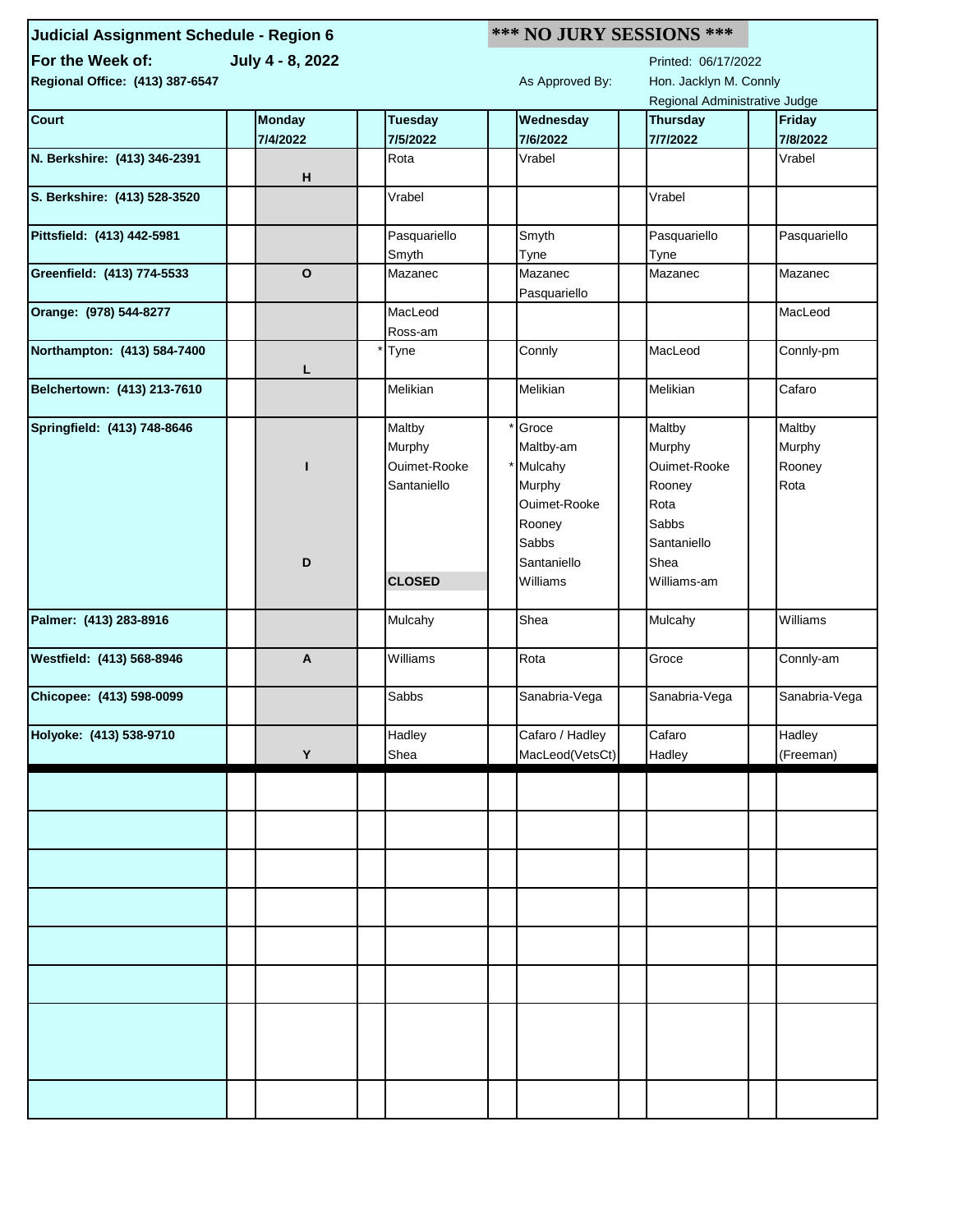| Judicial Assignment Schedule - Region 6 |                    |                                               |                    |  |                               |  |               |  |
|-----------------------------------------|--------------------|-----------------------------------------------|--------------------|--|-------------------------------|--|---------------|--|
| For the Week of:                        | July 11 - 15, 2022 |                                               |                    |  |                               |  |               |  |
| Regional Office: (413) 387-6547         | As Approved By:    | Printed: 06/17/2022<br>Hon. Jacklyn M. Connly |                    |  |                               |  |               |  |
|                                         |                    |                                               |                    |  | Regional Administrative Judge |  |               |  |
| <b>Court</b>                            | <b>Monday</b>      | <b>Tuesday</b>                                | Wednesday          |  | Thursday                      |  | <b>Friday</b> |  |
|                                         | 7/11/2022          | 7/12/2022                                     | 7/13/2022          |  | 7/14/2022                     |  | 7/15/2022     |  |
| N. Berkshire: (413) 346-2391            | Tyne-am            | Vrabel                                        | Vrabel             |  | Rota                          |  | Vrabel        |  |
| Jury                                    | Vrabel             |                                               |                    |  |                               |  |               |  |
| S. Berkshire: (413) 528-3520            | Rota               |                                               |                    |  | Vrabel                        |  |               |  |
|                                         |                    |                                               |                    |  |                               |  |               |  |
| Pittsfield: (413) 442-5981              | Smyth              | Pasquariello                                  | Pasquariello       |  | Smyth                         |  | Rooney        |  |
|                                         | Tyne-pm            | Smyth                                         | Smyth              |  | Tyne                          |  |               |  |
| Greenfield: (413) 774-5533              | Mazanec            | Mazanec                                       | MacLeod-am         |  | # MacLeod                     |  | Mazanec       |  |
| Jury                                    |                    |                                               | Mazanec            |  | # Mazanec (Freeman)           |  |               |  |
| Orange: (978) 544-8277                  | MacLeod            | MacLeod                                       |                    |  |                               |  | MacLeod       |  |
|                                         |                    | Ross-am                                       |                    |  |                               |  |               |  |
| Northampton: (413) 584-7400             | Connly             | Tyne                                          | Connly             |  | # Connly                      |  | Connly-pm     |  |
| Belchertown: (413) 213-7610             | Melikian           | Cafaro                                        | Cafaro             |  | #Melikian                     |  | Connly-am     |  |
| Jury                                    |                    | Melikian                                      | Melikian           |  |                               |  |               |  |
| Springfield: (413) 748-8646             | Maltby             | Maltby                                        | Groce              |  | Maltby                        |  | Maltby        |  |
|                                         | Pasquariello       | Murphy                                        | Maltby-am          |  | Murphy                        |  | Murphy        |  |
|                                         | Rooney             | Rota                                          | Mulcahy            |  | Pasquariello                  |  | Pasquariello  |  |
|                                         | Williams           | Rooney                                        | Murphy             |  | Williams                      |  | (Freeman)     |  |
|                                         |                    |                                               | Shea               |  |                               |  |               |  |
|                                         |                    |                                               |                    |  |                               |  |               |  |
|                                         |                    |                                               |                    |  |                               |  |               |  |
|                                         |                    |                                               |                    |  |                               |  |               |  |
|                                         |                    |                                               |                    |  |                               |  |               |  |
|                                         |                    |                                               |                    |  |                               |  |               |  |
| Palmer: (413) 283-8916                  | Mulcahy            | Williams                                      | Williams           |  | Mulcahy                       |  | Williams      |  |
|                                         |                    |                                               |                    |  |                               |  |               |  |
| Westfield: (413) 568-8946               | Cafaro             | Groce                                         | Rota               |  | Cafaro                        |  | Rota          |  |
| Chicopee: (413) 598-0099                | Shea               | Connly                                        | Rooney             |  | Rooney                        |  | Cafaro        |  |
|                                         |                    |                                               |                    |  |                               |  |               |  |
| Holyoke: (413) 538-9710                 | Hadley             | Hadley                                        | Hadley / Ross      |  | Hadley                        |  | Hadley        |  |
| Jury                                    | Ross-am            | Shea                                          | MacLeod-pm(VetsCt) |  | Shea                          |  |               |  |
|                                         |                    |                                               |                    |  |                               |  |               |  |
|                                         |                    |                                               |                    |  |                               |  |               |  |
|                                         |                    |                                               |                    |  |                               |  |               |  |
|                                         |                    |                                               |                    |  |                               |  |               |  |
|                                         |                    |                                               |                    |  |                               |  |               |  |
|                                         |                    |                                               |                    |  |                               |  |               |  |
|                                         |                    |                                               |                    |  |                               |  |               |  |
|                                         |                    |                                               |                    |  |                               |  |               |  |
|                                         |                    |                                               |                    |  |                               |  |               |  |
|                                         |                    |                                               |                    |  |                               |  |               |  |
|                                         |                    |                                               |                    |  |                               |  |               |  |
|                                         |                    |                                               |                    |  |                               |  |               |  |
|                                         |                    |                                               |                    |  |                               |  |               |  |
|                                         |                    |                                               |                    |  |                               |  |               |  |
|                                         |                    |                                               |                    |  |                               |  |               |  |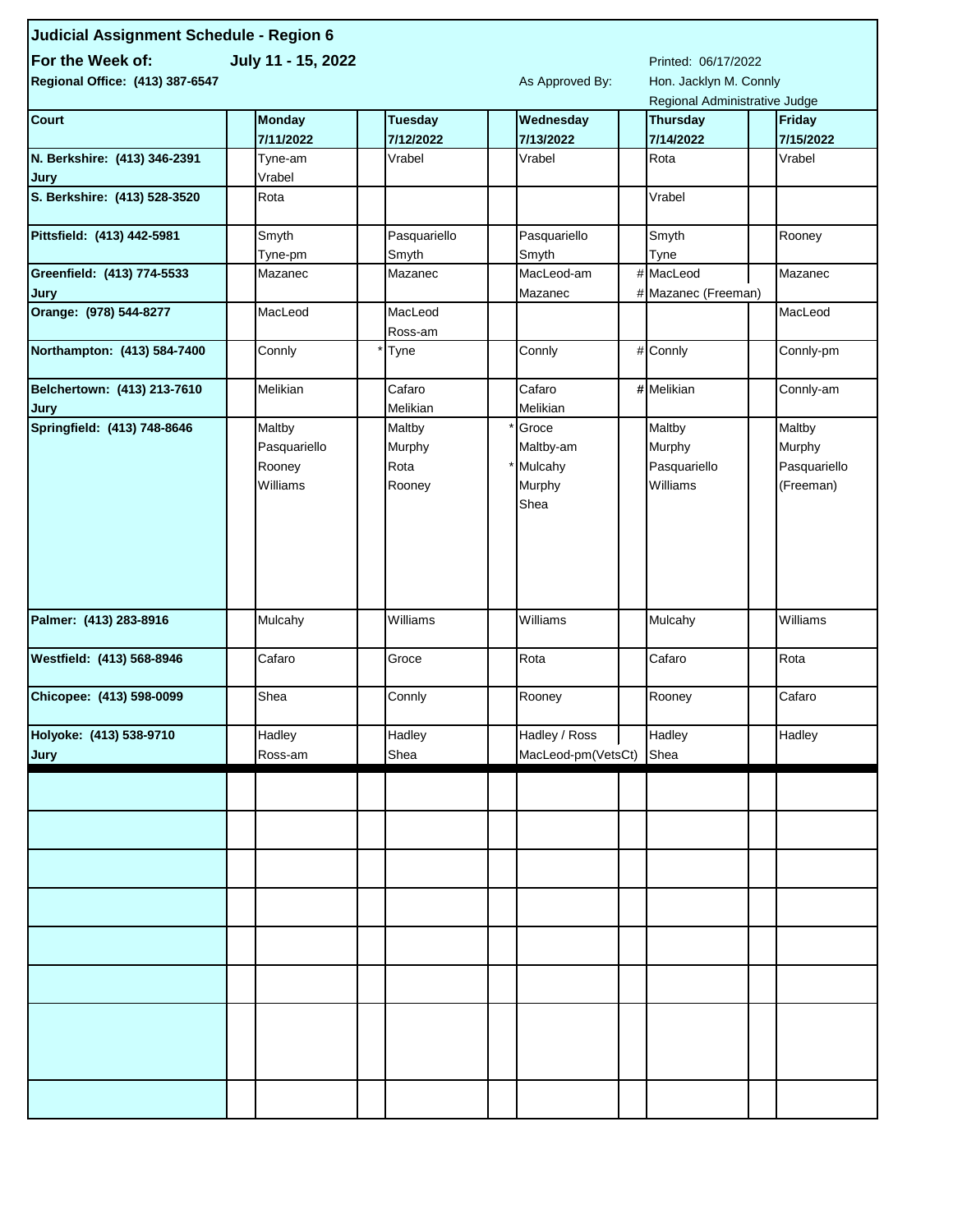| Judicial Assignment Schedule - Region 6 |                 |                    |                     |                        |  |                               |  |                    |  |
|-----------------------------------------|-----------------|--------------------|---------------------|------------------------|--|-------------------------------|--|--------------------|--|
| For the Week of:                        |                 |                    | Printed" 06/17/2022 |                        |  |                               |  |                    |  |
| Regional Office: (413) 387-6547         |                 | As Approved By:    |                     | Hon. Jacklyn M. Connly |  |                               |  |                    |  |
|                                         |                 |                    |                     |                        |  | Regional Administrative Judge |  |                    |  |
| <b>Court</b>                            | <b>Monday</b>   | <b>Tuesday</b>     |                     | Wednesday              |  | <b>Thursday</b>               |  | Friday             |  |
|                                         | 7/18/2022       | 7/19/2022          |                     | 7/20/2022              |  | 7/21/2022                     |  | 7/22/2022          |  |
| N. Berkshire: (413) 346-2391            | Rota            |                    |                     | Vrabel                 |  |                               |  | Vrabel             |  |
| S. Berkshire: (413) 528-3520            | Vrabel          |                    |                     |                        |  | Vrabel                        |  |                    |  |
| Pittsfield: (413) 442-5981              | Smyth (Freeman) | Smyth              |                     | Smyth                  |  | Smyth                         |  | Rooney             |  |
| Jury                                    | Tyne            | Williams           |                     | Tyne                   |  | Tyne                          |  |                    |  |
| Greenfield: (413) 774-5533<br>Jury      | Cafaro          | Cafaro<br>McKenna  |                     | Cafaro<br>Ross         |  | MacLeod<br>Pasquariello       |  | Pasquariello       |  |
| Orange: (978) 544-8277                  | MacLeod         | MacLeod<br>Ross-am |                     |                        |  |                               |  | MacLeod            |  |
| Northampton: (413) 584-7400             | Connly          | Tyne               |                     | Connly                 |  | Rooney                        |  | Sabbs<br>(Freeman) |  |
| Belchertown: (413) 213-7610             | Williams-am     | Melikian           |                     | Melikian               |  | Melikian                      |  | Melikian           |  |
| Springfield: (413) 748-8646             | Maltby          | Murphy             |                     | Groce                  |  | Murphy                        |  | Maltby             |  |
|                                         | Rooney          | Ouimet-Rooke       |                     | McKenna                |  | Ouimet-Rooke                  |  | Murphy             |  |
| Jury                                    | Ouimet-Rooke    | Rota               |                     | Mulcahy                |  | Rota                          |  | Rota               |  |
|                                         | Sabbs           | Sabbs              |                     | Murphy                 |  | Sabbs                         |  | Sabbs              |  |
|                                         |                 | Santaniello        |                     | Ouimet-Rooke           |  | Santaniello                   |  | Santaniello        |  |
|                                         |                 |                    |                     | Sabbs                  |  |                               |  |                    |  |
|                                         |                 |                    |                     | Santaniello            |  |                               |  |                    |  |
|                                         |                 |                    |                     |                        |  |                               |  |                    |  |
|                                         |                 |                    |                     |                        |  |                               |  |                    |  |
|                                         |                 |                    |                     |                        |  |                               |  |                    |  |
| Palmer: (413) 283-8916                  | Williams-pm     | Mulcahy            |                     | Williams               |  | Mulcahy                       |  | Mulcahy            |  |
|                                         |                 |                    |                     |                        |  | (Freeman)                     |  |                    |  |
| Westfield: (413) 568-8946               | McKenna         | Connly             |                     | Rooney                 |  | Groce                         |  | McKenna            |  |
| Jury                                    |                 | Groce              |                     | Rota                   |  | McKenna                       |  |                    |  |
| Chicopee: (413) 598-0099                | Sanabria-Vega   | Sanabria-Vega      |                     | Sanabria-Vega          |  | Sanabria-Vega                 |  | Sanabria-Vega      |  |
| Holyoke: (413) 538-9710                 | Santaniello     | Rooney             |                     | Hadley                 |  | Cafaro                        |  | Hadley             |  |
|                                         |                 | Ross-pm            |                     | MacLeod (VetsCt)       |  | Hadley                        |  |                    |  |
|                                         |                 |                    |                     |                        |  |                               |  |                    |  |
|                                         |                 |                    |                     |                        |  |                               |  |                    |  |
|                                         |                 |                    |                     |                        |  |                               |  |                    |  |
|                                         |                 |                    |                     |                        |  |                               |  |                    |  |
|                                         |                 |                    |                     |                        |  |                               |  |                    |  |
|                                         |                 |                    |                     |                        |  |                               |  |                    |  |
|                                         |                 |                    |                     |                        |  |                               |  |                    |  |
|                                         |                 |                    |                     |                        |  |                               |  |                    |  |
|                                         |                 |                    |                     |                        |  |                               |  |                    |  |